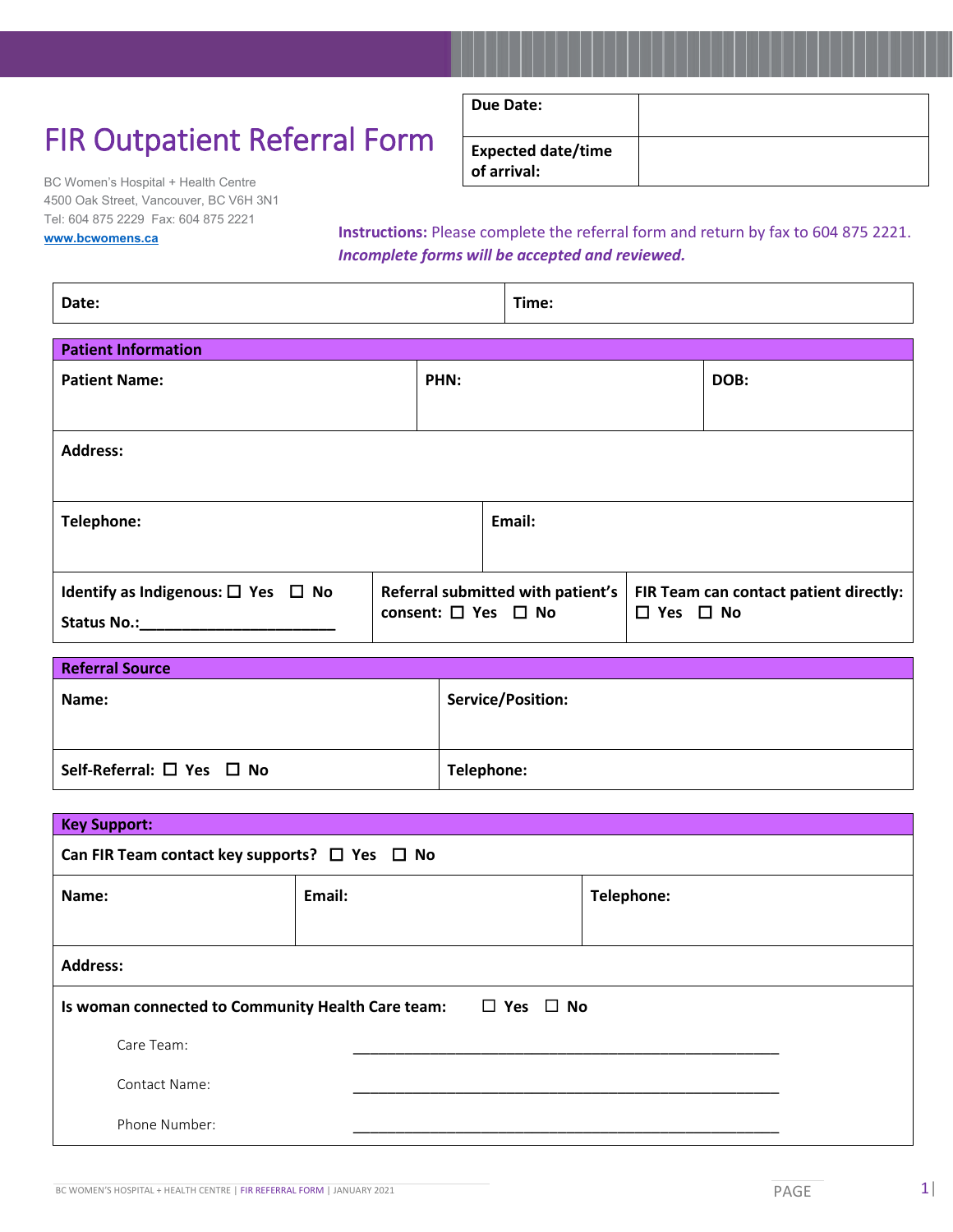| Intra partum care $\Box$                             | Postpartum care $\square$                                                                                                                                                                                                                                                         |  |  |  |
|------------------------------------------------------|-----------------------------------------------------------------------------------------------------------------------------------------------------------------------------------------------------------------------------------------------------------------------------------|--|--|--|
|                                                      |                                                                                                                                                                                                                                                                                   |  |  |  |
|                                                      |                                                                                                                                                                                                                                                                                   |  |  |  |
|                                                      |                                                                                                                                                                                                                                                                                   |  |  |  |
| Substance(s) used<br>Opioids□ Stimulants □ Alcohol □ |                                                                                                                                                                                                                                                                                   |  |  |  |
|                                                      |                                                                                                                                                                                                                                                                                   |  |  |  |
|                                                      |                                                                                                                                                                                                                                                                                   |  |  |  |
|                                                      |                                                                                                                                                                                                                                                                                   |  |  |  |
| <b>List all medications:</b>                         |                                                                                                                                                                                                                                                                                   |  |  |  |
|                                                      |                                                                                                                                                                                                                                                                                   |  |  |  |
|                                                      |                                                                                                                                                                                                                                                                                   |  |  |  |
| <b>Medical/mental health concerns</b>                |                                                                                                                                                                                                                                                                                   |  |  |  |
|                                                      |                                                                                                                                                                                                                                                                                   |  |  |  |
|                                                      |                                                                                                                                                                                                                                                                                   |  |  |  |
|                                                      | Undetermined – ie. No/limited prenatal care $\Box$<br>Current safety concerns: IPV $\Box$ Overdose Risk $\Box$ Self Harm $\Box$<br>Homeless $\Box$<br>Non-beverage alcohol $\Box$<br>Benzodiazepines $\Box$<br>Experienced an overdose in the last 3 months? $\Box$ Yes $\Box$ No |  |  |  |

| <b>Obstetrical History:</b>                    |                         |                              |  |
|------------------------------------------------|-------------------------|------------------------------|--|
| G P A L                                        | <b>Gestational age:</b> | Most recent ultrasound date: |  |
| <b>Obstetric risks:</b>                        |                         |                              |  |
| What prenatal care was provided and from whom: |                         |                              |  |
|                                                |                         |                              |  |

| <b>Housing Status</b>    |  |
|--------------------------|--|
| Current housing status:  |  |
|                          |  |
| Postpartum housing plan: |  |
|                          |  |